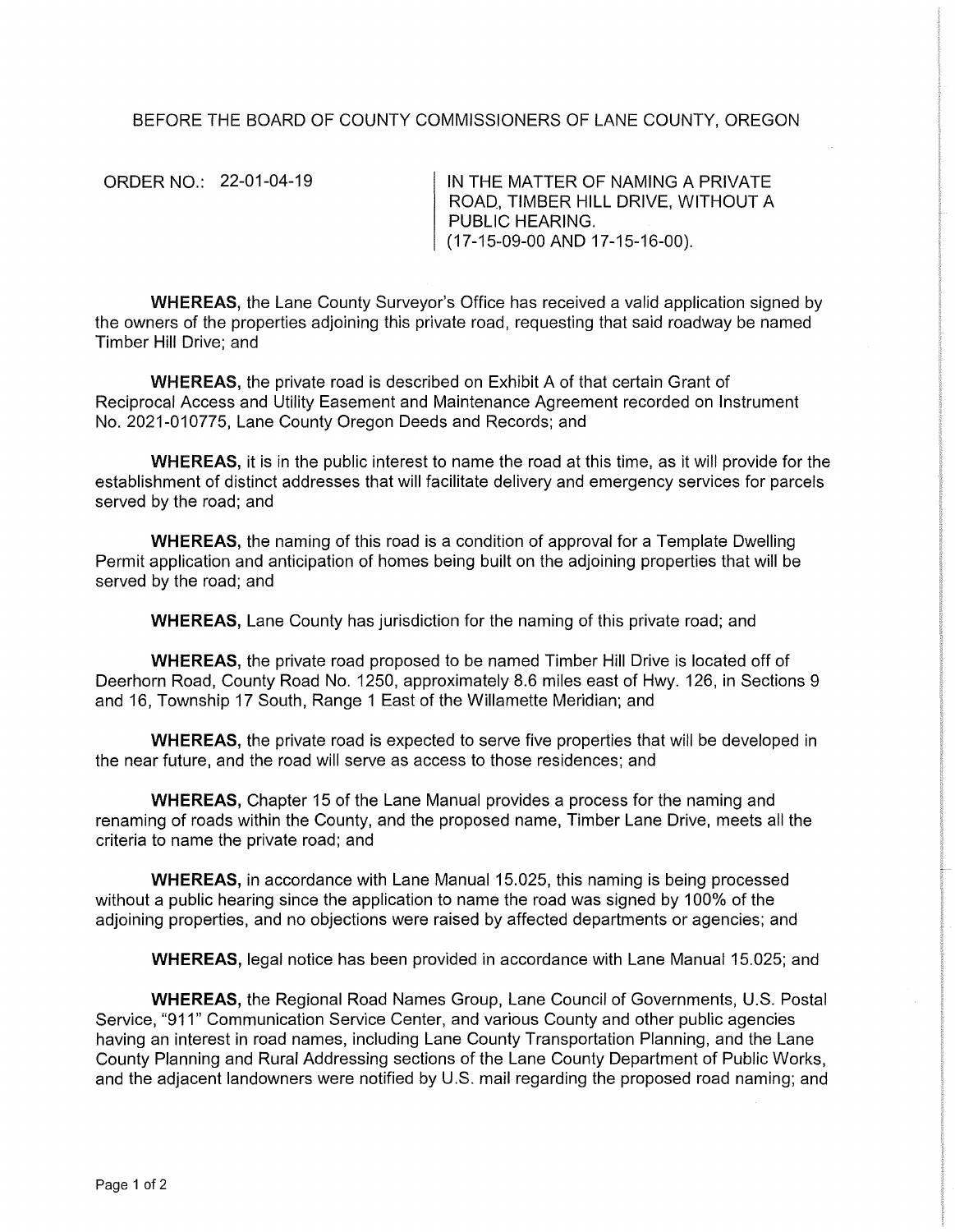WHEREAS, these and other agencies, and nearby landowners, either had no objection or did not comment on the proposed name; and

WHEREAS, the applicant has paid a road naming fee of \$1700; and

WHEREAS, all procedures under the provisions of Lane Manual Chapter 15 related to road naming and renaming have been complied with; and

WHEREAS, the application complies with the provisions of Lane Manual 15.025 in that 100% of the adjoining property owners of the subject road request the road be named as proposed; and

WHEREAS, the Board is of the opinion approving the naming as applied for is in the best interest of the public.

NOW THEREFORE, the Board of County Commissioners of Lane County ORDERS as follows:

- 1. The above-described private road is hereby named Timber Hill Drive.
- 2. This Order shall be entered into the Lane County Board of Commissioners Journal of Administration.

**ADOPTED THIS** 4th day of January 10, 2022.

**Chair** Lane County Board of Commissioners